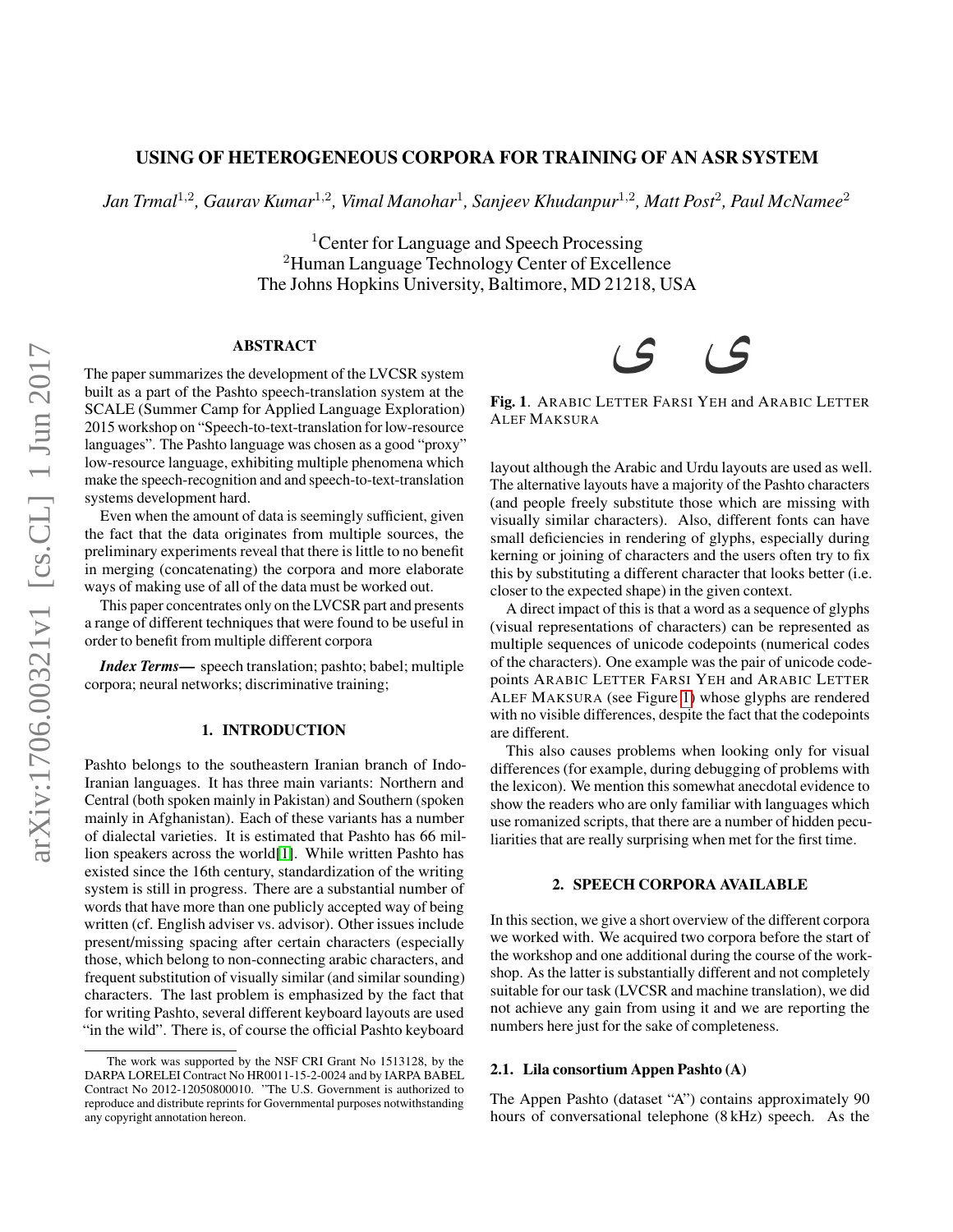train/dev partitions were not externally defined in the Appen data release, we partitioned the data into 85 hours for training and 5 hours as dev sets<sup>[1](#page-1-0)</sup>. The lexicon was included with the corpus and the lexical entries included vowelized representations and the romanized forms of words. Moreover, the lexicon contained four dialectal variants of pronunciation of each word (we assume that these were generated automatically).

## 2.2. IARPA Babel Pashto (B)

Babel Pashto (dataset "B") is the Full Language Pack<sup>[2](#page-1-1)</sup> in Babel program terminology. Simply explained, it is a dataset of 80 hours of 8 kHz sampled telephone speech data and the associated lexicon and transcripts. We used the development set defined in the corpus. Although our description of the corpora "A" and "B" may indicate that the datasets are similar, our observations demonstrated that this was not the case. We observed that dataset "B" was, on overall, prepared and transcribed more carefully than dataset "A".

## 2.3. TransTac Pashto (T)

The TransTac Pashto is significantly different when compared with the two aforementioned corpora. By nature, it is more scripted speech, albeit with high level of spontaneity. It is also professionally recorded (in a recording room) and hence we had to down-sample it to 8 kHz for use with corpora "A" and "B". The dataset was created as follows. The participating individuals were given one out of a limited set of scenarios and they were then asked to re-enact that scenario. We were unable to obtain the definitions of the train/dev partitions for this dataset that were used in the DARPA TransTac ([\[2\]](#page-4-1)) project. Because of this and the fact that we used the down-sampled speech, our performance is not directly comparable to the previously reported results for this dataset. We started work on this corpus relatively late in the course of the workshop and hence a majority of the reported experiments done on the "merged" training data only used the A+B training set. Also, our primary aim was not to achieve the best result on this corpus but to establish whether this dataset could be used in the 8 kHz telephone speech scenario.

## <span id="page-1-5"></span>2.4. Corpus preparation

As mentioned in the introduction, there is significant variability in the process used to transcribe corpora "A" and "B". Our first efforts targeted at making the transcriptions from both corpora more consistent in their use of characters. This was motivated by our inspection of the lexicons from the corpora. Starting with the lexicons and then removing the vowel marks from all words, the overlap (defined as the number of words the lexicons share) was only 15 %. In an attempt to determine the minimal number of character changes that would increase lexicon overlap, we developed a simple algorithm that allowed a language expert to determine the edit rules.

1. Take 1000 most frequent words from each lexicon (based on the associated transcripts). We chose this number so as to cover over 90 % of the frequency mass in each corpus.

| Operation  | Character                           | Character                   |
|------------|-------------------------------------|-----------------------------|
| DEL.       | <b>ARABIC KASRA</b>                 |                             |
| DEL.       | <b>ARABIC FATHATAN</b>              |                             |
| DEL.       | <b>ARABIC KASRATAN</b>              |                             |
| DEL.       | <b>ZERO WIDTH NON-JOINER</b>        |                             |
| <b>SUB</b> | <b>ARABIC LETTER KAF</b>            | <b>ARABIC LETTER KEHEH</b>  |
| <b>SUB</b> | <b>ARABIC LETTER GAF</b>            | ARABIC LETTER KAF WITH RING |
| <b>SUB</b> | <b>ARABIC LETTER FARSI YEH</b>      | <b>ARABIC LETTER YEH</b>    |
| <b>SUB</b> | ARABIC LETTER YEH WITH TAIL         | <b>ARABIC LETTER YEH</b>    |
| <b>SUB</b> | ARABIC LETTER YEH WITH HAMZA ABOVE  | <b>ARABIC LETTER YEH</b>    |
| <b>SUB</b> | <b>ARABIC LETTER E</b>              | <b>ARABIC LETTER YEH</b>    |
| <b>SUB</b> | ARABIC LETTER ALEF WITH HAMZA ABOVE | <b>ARABIC LETTER ALEF</b>   |

<span id="page-1-3"></span>Table 1. Examples of automatically discovered rules for lexicon/text normalization, confirmed later by a language expert. DEL = Deletion, SUB = Substitution''

|                       | dev set WER |           |           |
|-----------------------|-------------|-----------|-----------|
|                       | A-dev       | B-dev     | T-dev     |
| triphone GMM system   | 64.10%      | 61.90 $%$ | $36.45\%$ |
| $+$ pron. probs       | 62.03%      | 60.30%    | 35.37%    |
| $+$ TDNN system       | 52.09%      | 48.19%    | 25.29%    |
| +sequence training    | 48.33%      | 45.43%    | $23.23\%$ |
| $+$ duration modeling | 48.19%      | 44.93%    | $23.12\%$ |

<span id="page-1-4"></span>Table 2. Performance of the baseline ASR system on three Pashto test sets: "A" - the Appen Lila corpus, "B" - the Babel corpus, and "T" - DARPA TransTac corpus.

- 2. Find the best word pairs in terms of the least character distance, one word from each lexicon, based on
	- (a) Character Edit Distance
	- (b) Phone Edit Distance: We used the *Festvox toolkit*[3](#page-1-2) to generate the phone sequence for each word in the lexicon.
- 3. Generate count based statistics for character based substitution and deletion rules based on the previous step.
- 4. Get an expert to verify the most frequent rules.
- 5. Use the rules to modify the lexicons and transcripts.
- 6. Go to Step 1.

To elaborate, step 2 (the edit character computations) can provide highly informative observations – for each edit operation, we keep track of the global effect of applying such rules. We choose the minimal set of rules that would lead to maximal corpus overlap. These most frequent operations can provide insights to discover character-substitution or deletion rules. See Table [1](#page-1-3) for an example of these automatically discovered (and expert-confirmed) rules. After about four iteration of this process, we increased the overlap of the most frequent 1000 words across corpora "A" and "B" to approximately 70 %. After the fourth iteration, we didn't find any additional systematic differences, so we stopped there.

#### 3. BASELINE ACOUSTIC SYSTEM

In this section, we provide a high level description of how we trained the baseline system. As the objective was to develop a sufficiently simple, single pass, minimum delay system, we opted for training a deep neural network system (or more precisely, a TDNN, as described in [\[3\]](#page-4-2)). We used the Kaldi

<span id="page-1-0"></span><sup>1</sup>These splits are part of the Kaldi recipe

<span id="page-1-1"></span><sup>2</sup>release-IARPA-babel104b-v04.bY

<span id="page-1-2"></span><sup>3</sup>http://festvox.org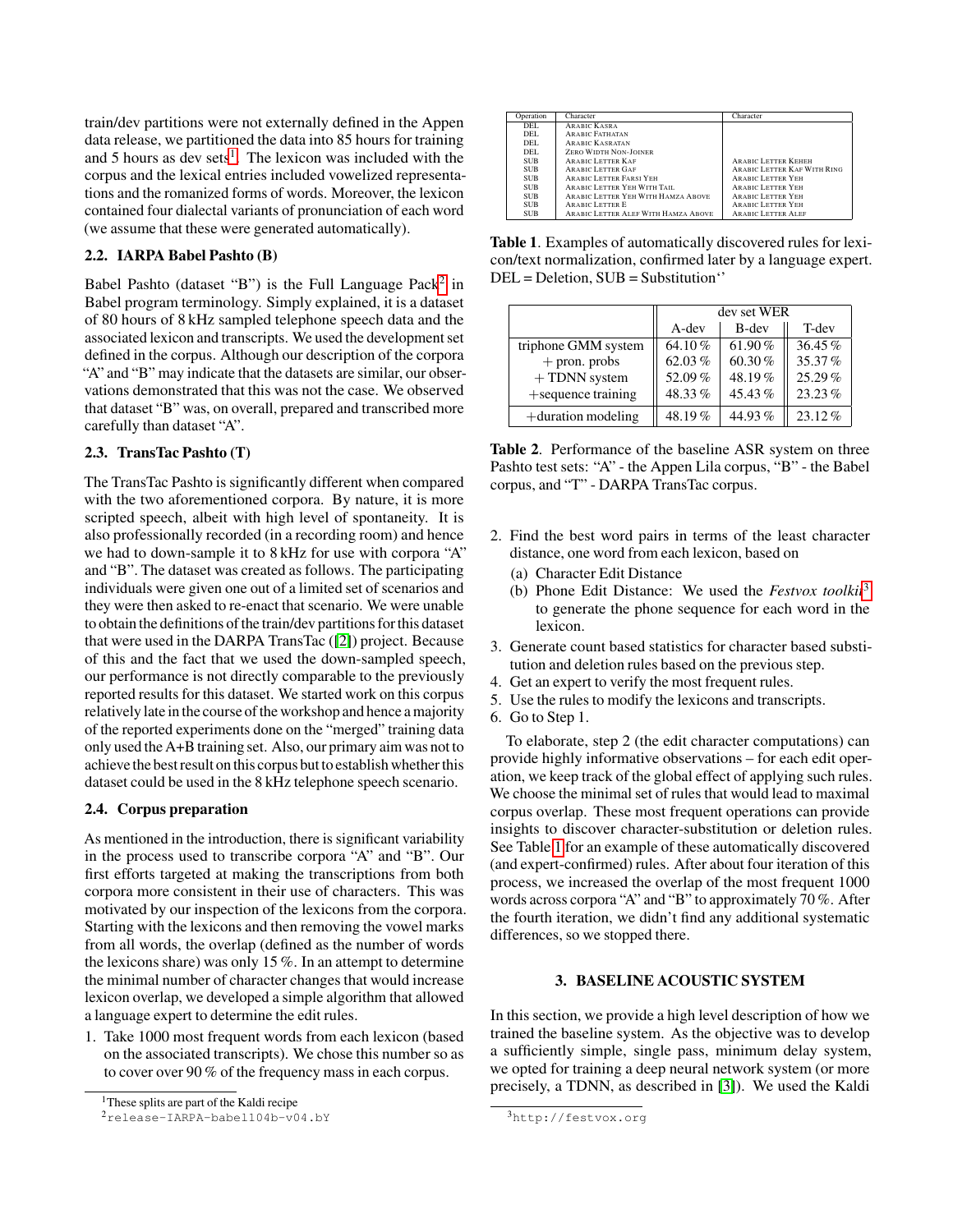toolkit [\[4\]](#page-4-3) for training the ASR system. There are a couple of details worth mentioning which follow.

## 3.1. Speed perturbation

We utilized augmentation of the data via speed perturbation (as described in [\[5\]](#page-4-4)) during training. We used *sox*[4](#page-2-0) to obtain two copies of the training data (the first copy used a speed factor 1.1 and the second 0.9). Our experience confirms this improves overall robustness of the resulting models. The network was trained in a parallel fashion using model averaging, as described in [\[6\]](#page-4-5).

#### 3.2. Estimation of pronunciation probabilities

The pronunciation lexicon rarely contains the probabilities of the individual pronunciation variants. It is however possible to estimate these probabilities from the alignments of the training data. Moreover, it is possible to model word-dependent silence probabilities, in addition to modeling of the probability of silence to estimate (and suitably smooth) the probability of each word appearing after silence. See [\[7\]](#page-4-6) for a detailed analysis of this and several related ideas.

In our experience, it is also beneficial to re-estimate these probabilities iteratively several times during the training process. We saw reasonable gains (given the fact that this phase itself is not computationally expensive) from using the probabilistic pronunciation lexicon even during training.

#### 3.3. Sequence discriminative training

For the sequence training we used the sMBR method [\[8,](#page-4-7) [9\]](#page-4-8) which is reported [\[10\]](#page-4-9) to give best performance (measured with respect to WER). Also, we found it beneficial to adjust the prior probabilities – used during decoding for converting TDNN posterior probabilites into likelihoods - after finishing the discriminative training.

Historically, the priors are computed from alignment. As mentioned in [\[11\]](#page-4-10), marginalizing of the DNN posteriors over all acoustic vectors gives better performance, especially when the data is noisy. Only a limited subset of the full training data is usually needed, so again, this improvement comes relatively cheap.

#### 3.4. Duration model rescoring

After the final lattices were generated, we used the duration modeling rescoring as described in [\[12\]](#page-4-11). We used the software the author of the paper provided.<sup>[5](#page-2-1)</sup> We find the improvements fairly consistent, albeit lower, than the numbers reported in the original paper.

## 3.5. Overall performance of the baseline system

The overall performance of the resulting baseline system is reported in Table [2.](#page-1-4) Please note that a separate baseline system

| Babel FullLP (B-dev) performance         |        |  |  |
|------------------------------------------|--------|--|--|
| Radical-JHU 3-way combination            | 50.70% |  |  |
| Radical-JHU single system best number    | 53.60% |  |  |
| Scale B-train only without normalization | 47.30% |  |  |
| Scale B-train only with normalization    | 43.92% |  |  |
| Scale A+B-train with normalization       | 45.14% |  |  |

<span id="page-2-2"></span>Table 3. Comparison of the performance (WER) of the newly developed baseline vs. the best single system previously developed by us for the Babel dataset.

|                                  | A-dev     | B-dev  | T-dev   |
|----------------------------------|-----------|--------|---------|
| "native" data $\parallel$ 49.49% |           | 43.92% | 23.12 % |
| $A + B - train$                  | 48.19 $%$ | 45.14% | 53.46%  |

<span id="page-2-3"></span>Table 4. Comparison of the performance of the system trained on corpus-specific(native) data vs the training set obtained by merging the training data of "A" and "B" sets (TDNN system)

is trained for each test set – Appen, Babel and TransTac – using only speech data from the corresponding training set.

#### 4. RELATED WORK

This comparison is not completely straightforward. There was a substantial amount of work reported as a part of the Babel Pashto project, but the reported numbers are generally from a combination of multiple (sometimes of huge number of) systems. As our team participated (as a part of team Radical) in this project, we are presenting a comparison of our current system with respect to our best-performing Babel system (hybrid DNN system) from two years ago (see Table [3\)](#page-2-2). The comparison has to be made carefully, as we (in order to unify the corpora at hand) applied the rule set mentioned in section [2.4.](#page-1-5) From Table [3](#page-2-2) it can be seen that the new training procedure (Scale B-train only without normalization) gives us  $\sim 6\%$  absolute gain over the older system and the normalization rules provide another ∼3 % gain. Note, as an aside, that simply adding the Appen data to the Babel trainng set degrades WER by about 1.2 %.

#### 5. JOINT MULTI-CORPUS TRAINING

During the course of the workshop, it became apparent that the three corpora actually do not combine well. The corpora "A" and "B" are closest, but even their combination for training did not produce better results – see Table [4.](#page-2-3)

Another piece of evidence can be gathered from Table [5.](#page-3-0) The language model created from the training data of the "T" dataset was not useful for the language model interpolation.

As the diversity of the data proved to be too high to allow for the training of a single model on all of the data that would function well, we decided to train data-set specific models, i.e. train three models, each of which would be specialized to that given dataset. Moreover, we tried to find out if there was a way to benefit from the fact that we had multiple (similar) corpora. The method we used to exploit this fact was the sharing (i.e.

<span id="page-2-0"></span><sup>4</sup><http://sox.sourceforge.net/>

<span id="page-2-1"></span><sup>5</sup><https://github.com/alumae/kaldi-nnet-dur-model>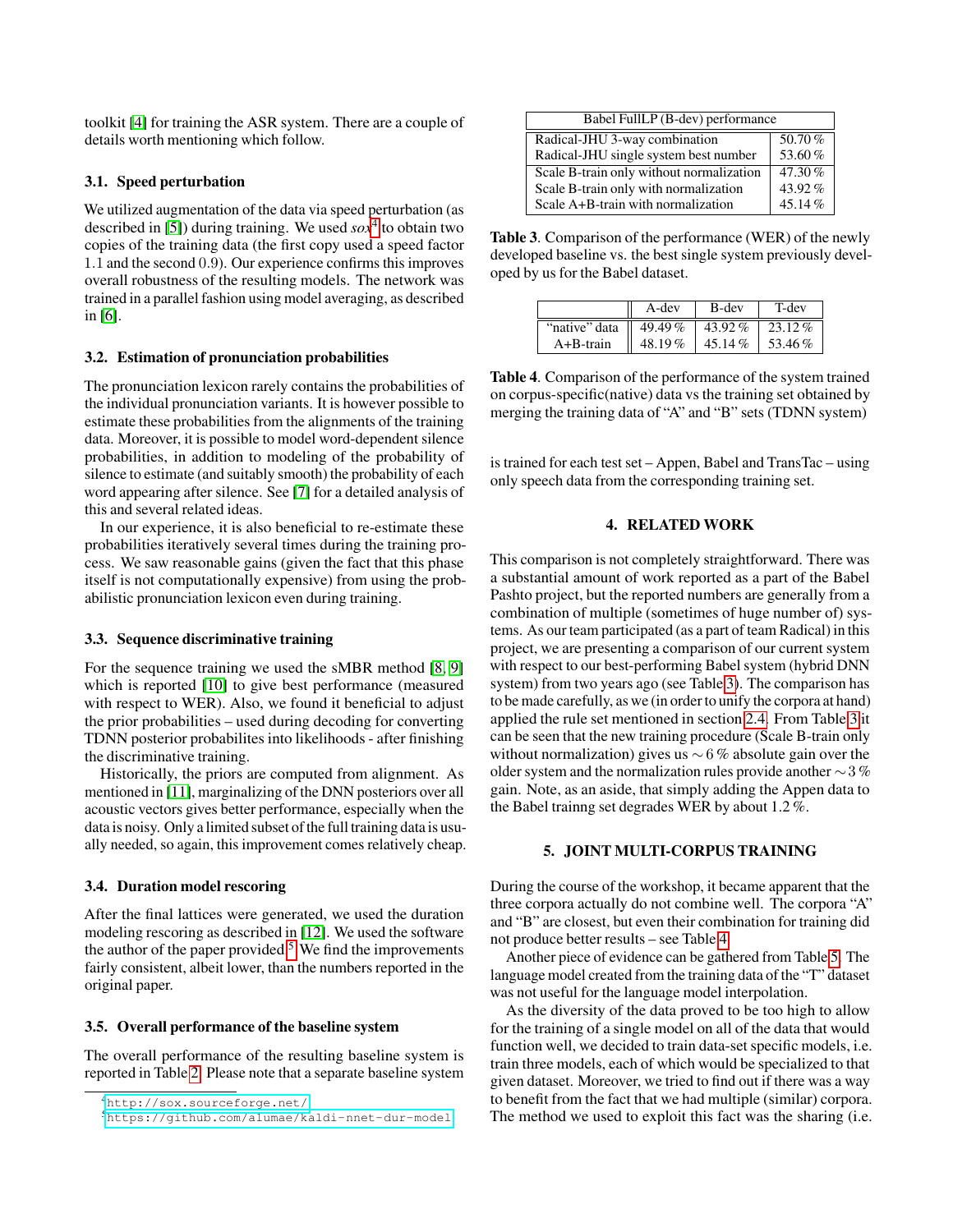|        | $\text{Im }A$ | lm B    | $\ln T$ | ppl orig | ppl interp |
|--------|---------------|---------|---------|----------|------------|
| text A | 0.8           | 0.2     | 0.0     | 99.2     | 92.9       |
| text B | 0.1           | 0.8     | 0.1     | 141.9    | 140.0      |
| text T | 0.0           | $0.0\,$ | 1.0     | 86.7     | 86.7       |

<span id="page-3-0"></span>Table 5. Optimal mixing weights, and the resulting perplexities on three dev-test sets, for interpolating language models trained on the three corpora: "A" – Appen, "B" – Babel and "T" – TransTac.



<span id="page-3-1"></span>Fig. 2. Scheme of sharing the layers for joint multi-corpora training. The best performance was achieved with the "share all but first and last" approach.

|                              | $dev-A$ | $dev-B$   | $dev-T$ |
|------------------------------|---------|-----------|---------|
| "Matched" single corpus      | 55.38%  | 46.81%    | 24.76%  |
| $A + B - train$              | 51.89%  | 48.19%    | 52.59%  |
| share all but last           | 53.20%  | $47.35\%$ | 27.03%  |
| share all but first and last | 51.22%  | 45.02%    | 25.38%  |
| $+$ optimized LM             | 50.83%  | 44.77%    | 25.38%  |
| $+$ duration modeling        | 50.44%  | 44.26%    | 24.83%  |

<span id="page-3-2"></span>Table 6. ASR performance (WER) for multi-corpus training of acoustic models, with shared hidden layers and corpus-specific input and/or output layers.

training jointly) of the hidden layers and only having the last and the first layers be dataset-specific. The reason for doing this was two-fold. First, it allowed us to train a larger neural network with potentially better performance. Secondly, the shared layers would hopefully learn more general/robust hyperplane separations. See Figure [2](#page-3-1) for an illustration of this method.

We experimented with different sharing strategies. The best performance was obtained when the first and the last layer were shared. Sharing less or more layers (than the first and last one) has made the performance worse.

The training procedure was similar to the training of a single network. First, in each step, for each dataset, a new, updated network was obtained using model averaging. After that, these corpus-specific networks were averaged and the shared layers of this final network were copied back to the corpus-specific network. This represents one iteration of the joint-multi-corpora training.

Using the described approach, we were able to train a 7-layer p-norm network with a hidden layer dimension of 4500 and p-norm pooling of 1:10. The best network trainable using only the native data was a 7-layer p-norm network with a hidden layer dimension of 2500 and p-norm pooling of 1:10.

## 6. MAIN RESULTS

A key lesson from Table [6](#page-3-2) is that relative to single corpus training, straightforward pooling of multiple corpora (A and B) to train a single acoustic model results in *significant degradation* of WER on 2 out of 3 test sets (Babel and TransTac). Only the Appen test set benefits from training on the Babel data.

The main new result, by contrast, is that training separate TDNN acoustic models for each corpus while sharing the internal layers – an idea akin to the training of multilingual acoustic models – followed by some LM and duration model optimization results in significant improvements in WER.

The Appen WER reduces from 51.9 % to 50.4 % (3 % relative), while the Babel WER reduces from 46.8 % to 44.3 % (5 % relative).

The TransTac corpus is too different from the Appen and Babel corpora to see any benefit from data pooling. However, it is also remarkable that acoustic models trained on only the Appen and Babel data with the *new method* attain the same performance as models trained exclusively on TransTac data: 24.8 %. By contrast, acoustic models trained on Appen and Babel using traditional data pooling degrade WER to 53 %. This illustrates the cross-corpus robustness of the new method.

#### 7. CONCLUSION

This paper presents an overview of Pashto low-resource ASR system built during the SCALE'15 workshop. Initially, we developed a single pass LVCSR system for Pashto language. This system, trained using a corpora obtained by concatenating two different corpora (called "A" and "B" in this paper) outperformed significantly the performance of systems developed as a part of the Babel program. Our single-pass system achieved comparable, if not better, performance with respect to very complex systems (multiple passes + combination of multiple systems).

While achieving as good WER as possible was important, the body of the work done during the duration of the workshop and hence described in the paper concentrates on providing insight on how to combine training data for multiple different sources. Pashto is a good proxy to demonstrate various issues which can be seen "in the wild". While the aspects of having different audio channels (i.e. sampling frequencies, additive line noise, room impulse response) are generally fully appreciated, the issues stemming from an inner complexities of the language are largely overlooked. On Pashto, we are demonstrating some issues native to languages with not mature-enough computerimplemented writing system together with our take on how to deal with them in order to obtain data homogeneous enough to be useful for ASR system training.